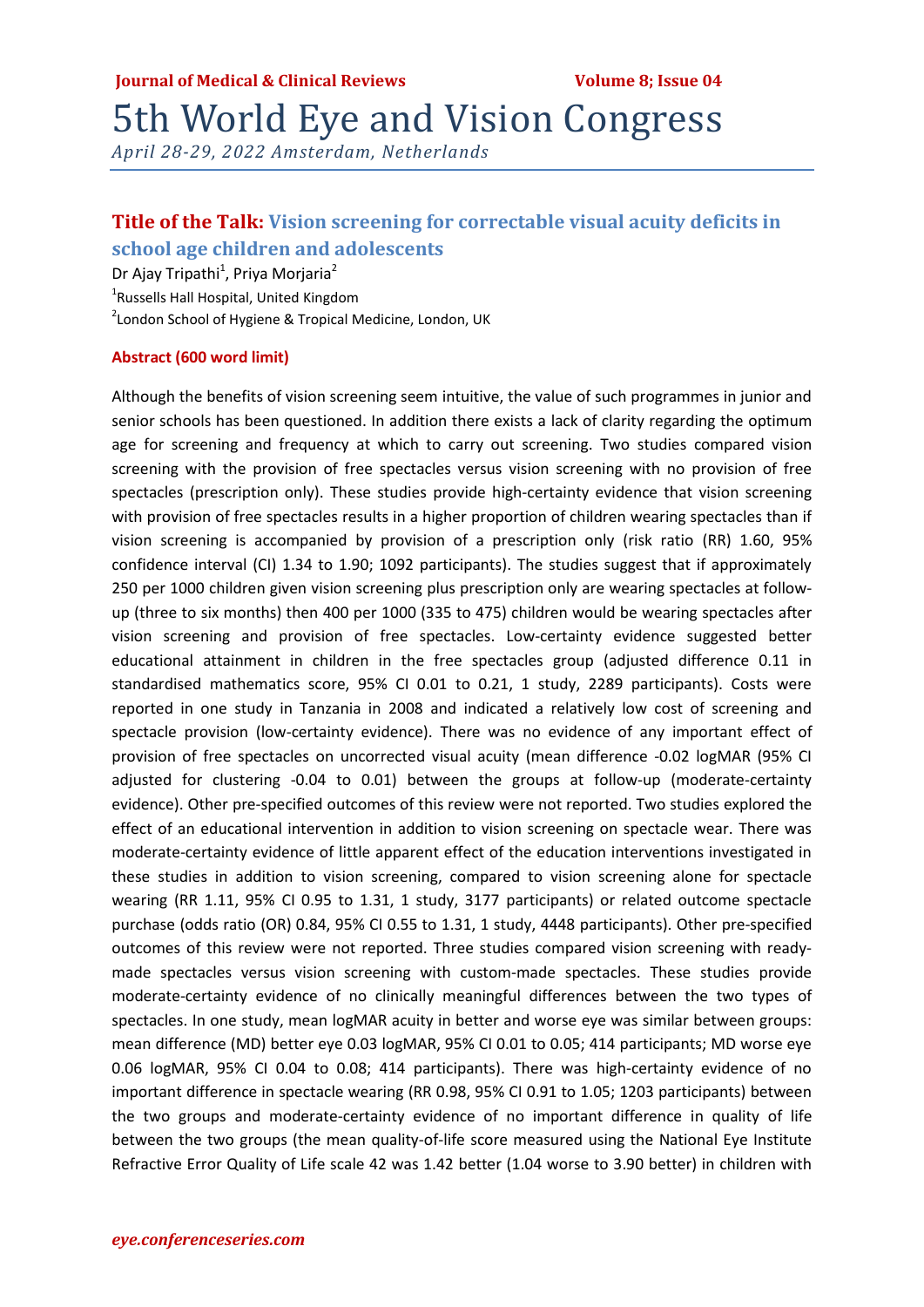### **Iournal of Medical & Clinical Reviews The Clinical Contract Property Volume 8: Issue 04** 5th World Eye and Vision Congress

*April 28-29, 2022 Amsterdam, Netherlands*

ready‐made spectacles (1 study of 188 participants). Although none of the studies reported on costs directly, ready‐made spectacles are cheaper and may represent considerable cost‐savings for vision screening programmes in lower income settings. There was low-certainty evidence of no important difference in adverse effects between the two groups. Adverse effects were reported in one study and were similar between groups. These included blurred vision, distorted vision, headache, disorientation, dizziness, eyestrain and nausea. Refractive error (need for spectacles) can be defined as the inability of an eye to bring parallel rays of light into focus on the retina resulting in a blurred image. There are three types of refractive error. Myopia (short‐sightedness) compromises distance vision. Hypermetropia (long‐sightedness) compromises near vision and, if severe enough, distance vision as well.

### **Importance of Research (200 word limit)**

Cochrane Review authors found seven relevant studies. These studies tested ways of improving the take-up of spectacle prescriptions given as part of a screening programme. Five studies were from China, one from India and one from Tanzania. These studies compared: vision screening with free spectacles with vision screening alone; vision screening with education with vision screening alone; and vision screening and ready-made spectacles with vision screening and custom-made spectacles. Vision screening involves testing the visual acuity of children in schools or communities with the aim of identifying children with reduced vision.

The review shows that:

• There are no studies comparing vision screening with no vision screening (evidence gap).

• Vision screening with provision of free spectacles results in more children wearing spectacles after screening compared with giving the children a prescription on its own (high-certainty evidence). Children in the free‐spectacle group had better educational attainment (low‐certainty evidence).

• Vision screening with health education designed to increase spectacle uptake did not appear to improve the number of children wearing spectacles after screening compared with no education (moderate‐certainty evidence).

• Ready‐made and custom‐made spectacles appear to give similar visual results and similar spectacle wearing (moderate- and high-certainty evidence).



### **Biography (200 word limit)**

Mr A. Tripathi did his masters in Ophthalmology in India and then completed fellowships in Ophthalmology from The Royal College of Physicians and Surgeons of Glasgow, The Royal College of Surgeons Edinburgh and The Royal College of Ophthalmologists, London. He completed his super speciality fellowships in lid, lacrimal and orbital surgery from University of Leicester and Cambridge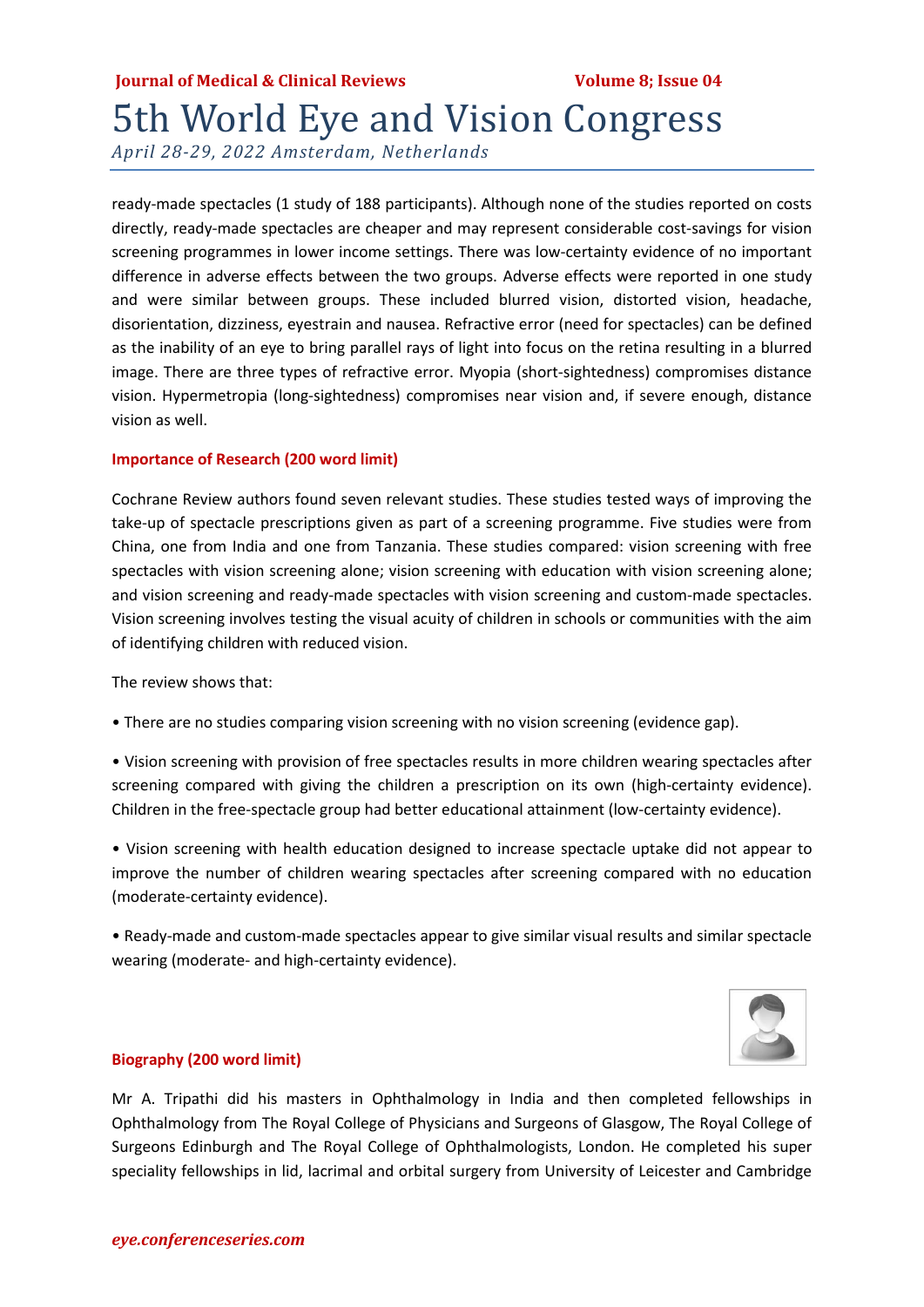# **Journal of Medical & Clinical Reviews Volume 8; Issue 04** 5th World Eye and Vision Congress

*April 28-29, 2022 Amsterdam, Netherlands*

University UK. He is working as a consultant in UK since 2007 and is also an Honorary Senior Lecturer in University of Birmingham. He is actively involved in teaching and training programmes within UK, Europe and India. He has a number of research publications in international peer reviewed journals. In addition to his professional committments, Mr Tripathi is an accomplished singer, actor and writer and he has written many plays, poetries and has directed many plays. He regularly does musical concerts throughout the world to support various charitable organisations.



### **Information of Institute & Lab (200 word limit)**

#### **Russells Hall Hospital, United Kingdom**

The facility was first planned in the 1960s as a general hospital for Dudley and the surrounding area. The first phase of the hospital opened in the Russells Hall area of Dudley in 1976 as a laundry centre for the borough's hospitals, and the general hospital buildings were built within the next five years, but a shortage of equipment meant that it did not open to patients until March 1984, becoming fully operational in May that year. The new hospital included an accident and emergency unit to replace those at the Guest Hospital and the Corbett Hospital in Stourbridge. Around this time, the NHS first began to consider the closure of Guest Hospital. There was much protest against this, and over the next few years there were several amendments to the proposals - including a move which would have seen Wordsley Hospital keep its maternity services but for all other services to relocate to Russells Hall. The hospital now has its own bus station, which gives a direct bus link to Dudley town centre, Brierley Hill, Kingswinford, Birmingham and Stourbridge. Russells Hall Hospital is currently home to Dudley Hospital Radio which is a free service available to the beds in the hospital.

#### **References (15-20)**

- 1. Congdon N, Li L, Zhang M, Yang A, Gao Y, Griffiths S, et al. Randomized, controlled trial of an educational intervention to promote spectacle use in rural China: the see well to learn well study. Ophthalmology 2011;118(12):2343‐50.
- 2. Morjaria P, Evans J, Murali K, Gilbert C. Spectacle wear among children in a school-based program for ready‐made vs custom‐made spectacles in India: a randomized clinical trial. JAMA Ophthalmology 2017;135(6):527‐33.